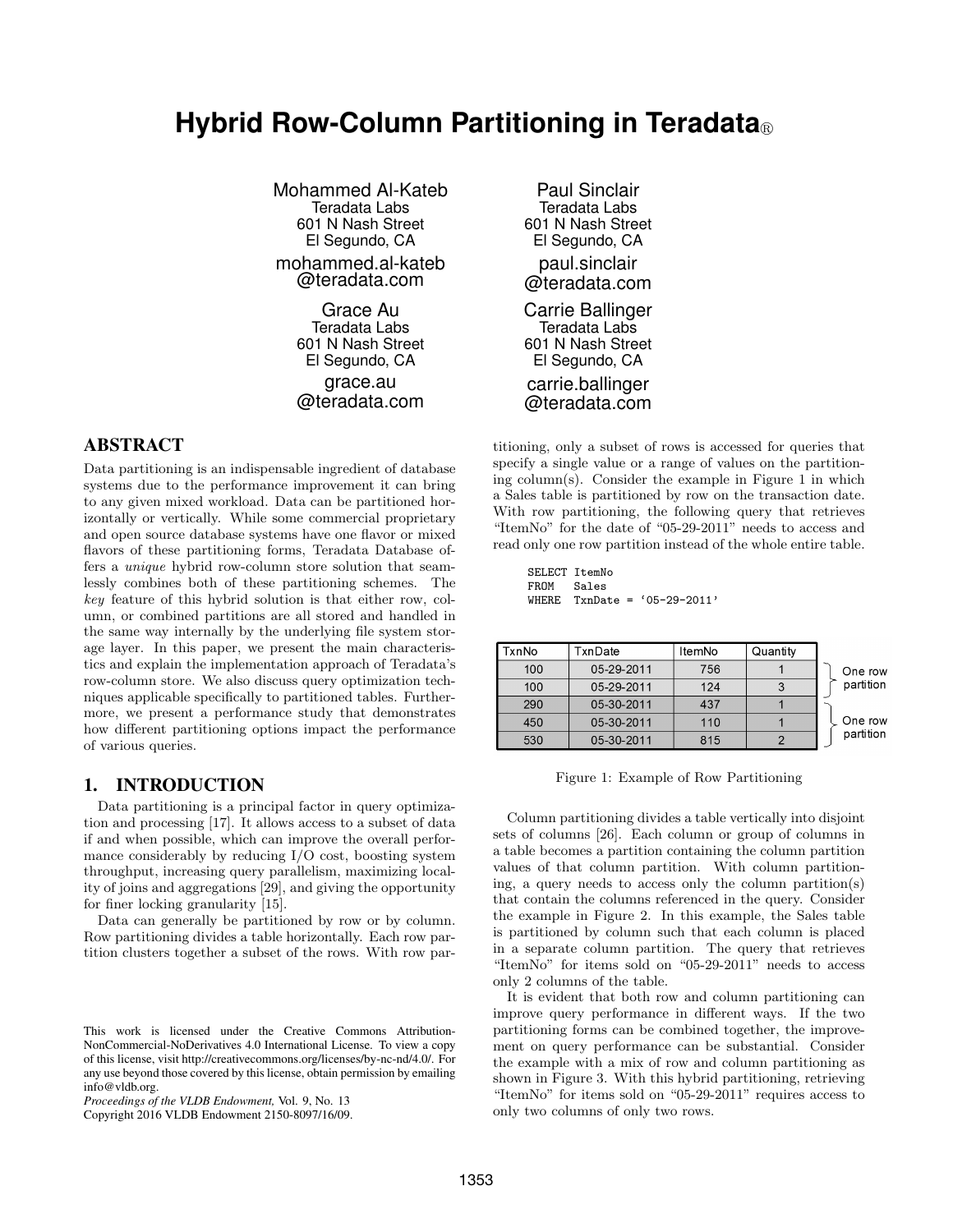| TxnNo                   | TxnDate                 | ItemNo                  | Quantity                |
|-------------------------|-------------------------|-------------------------|-------------------------|
| 100                     | 05-29-2011              | 756                     |                         |
| 100                     | 05-29-2011              | 124                     | 3                       |
| 290                     | 05-30-2011              | 437                     |                         |
| 450                     | 05-30-2011              | 110                     |                         |
| 530                     | 05-30-2011              | 815                     | $\mathcal{P}$           |
|                         |                         |                         |                         |
| One column<br>partition | One column<br>partition | One column<br>partition | One column<br>partition |

Figure 2: Example of Column Partitioning

| TxnNo                   | TxnDate                 | ItemNo                  | Quantity                |           |
|-------------------------|-------------------------|-------------------------|-------------------------|-----------|
| 100                     | 05-29-2011              | 756                     |                         | One row   |
| 100                     | 05-29-2011              | 124                     | 3                       | partition |
| 290                     | 05-30-2011              | 437                     |                         |           |
| 450                     | 05-30-2011              | 110                     |                         | One row   |
| 530                     | 05-30-2011              | 815                     | $\mathcal{P}$           | partition |
|                         |                         |                         |                         |           |
| One column<br>partition | One column<br>partition | One column<br>partition | One column<br>partition |           |

Figure 3: Example of Row-Column Partitioning

In this paper, we present Teradata's *hybrid row-column store* that allows for row and column partitioning and a mixed storage of both. First, we describe the Teradata Database parallel architecture and its main components. Then we discuss the key features and explain the implementation approach of data partitioning in Teradata. We also discuss several query optimization techniques applicable to partitioned tables. Lastly, we show the results of a performance study conducted to examine the impact of different partitioning choices.

Teradata Database is a shared-nothing architecture [25] that can be deployed to **M**assively **P**arallel **P**rocessing (MPP)  $systems<sup>1</sup>$  [7]. The architecture contains two types of multithreaded virtual processing units: **P**arsing **E**ngines (PE) and **A**ccess **M**odule **P**rocessors (AMP). A PE executes the database software and communicates between client systems and AMPs. Each AMP owns part of the data on the physical disk space and manages the database interactions between PEs and virtual disks. The communication between PEs and AMPs is carried through a virtual layer of an interprocessor network known as BYNET.

In Teradata, *all tables are partitioned* by nature through a multitier partitioning mechanism. The first tier of partitioning is implicit. It establishes the distribution of data across AMPs. It is determined based on whether a table has a **P**rimary **I**ndex (PI), **P**rimary **A**MP Index (PA), or **no P**rimary **I**ndex (NoPI). A table with either a PI or PA is partitioned over AMPs by being hash-distributed on the value of PI/PA columns. A NoPI table is partitioned randomly. The middle tier is defined explicitly using the PARTITION BY clause and applies to rows distributed to an AMP. Rows can be partitioned by row or by column or both. There can be multiple levels of row partitioning but at most one level of column partitioning. All partitions are stored and handled by the underlying file system in the same way. The file

system is not row-based or column-based and is agnostic to the partitioning scheme. The last tier of partitioning determines whether data is further partitioned based on rowhash, and it applies only to PI tables.

We discuss various optimization techniques that pertain to partitioned tables. Teradata's query optimizer considers different optimizations that are applicable over partitioned tables for single-table access and join queries. Some optimization techniques such as partition elimination are common for different kind of partitioning, while other techniques such as late materialization are specific for tables partitioned by column.

We present a performance study conducted based on the TPC-H benchmark [28]. The purpose of the experiments is to analyze the trade-offs and examine the impact of different partitioning options. Performance metrics include I/O count, CPU time, and elapsed time. Metrics are reported for nonpartitioned, row partitioned, column partitioned, and row-column partitioned tables. Queries used in experiments include simple full-table scans, aggregation queries, join queries, and rollup queries. The results show that some partitioning forms can result in significantly smaller table sizes and can improve the performance of some queries considerably.

The remainder of this paper is organized as follows. Section 2 gives an overview of Teradata Parallel Database. Section 3 explains data partitioning in Teradata. Section 4 discusses different query optimization techniques over partitioned tables. Section 5 presents performance study. Section 6 discusses related work. Finally, Section 7 concludes the paper.

## 2. TERADATA PARALLEL DATABASE

Teradata is a parallel database [6] with a shared-nothing architecture that inherently enables horizontal scalability. The architecture has four main components: PE, AMP, VDisk, and BYNET (see Figure 4).



Figure 4: Teradata Shared-Nothing Architecture

A PE is a multithreaded virtual processor responsible for controlling sessions, validating and enforcing security rules, parsing requests, optimizing queries, and dispatching processing steps to AMPs. An AMP is also a multithreaded virtual processor. It executes database operations (e.g., locking, journaling, updates, and retrieves) on a portion of data on virtual disks (VDISKs). A VDISK is a physical space

<sup>1</sup>MPP systems consist of one or more **S**ymmetric **M**ulti **P**rocessing (SMP) systems.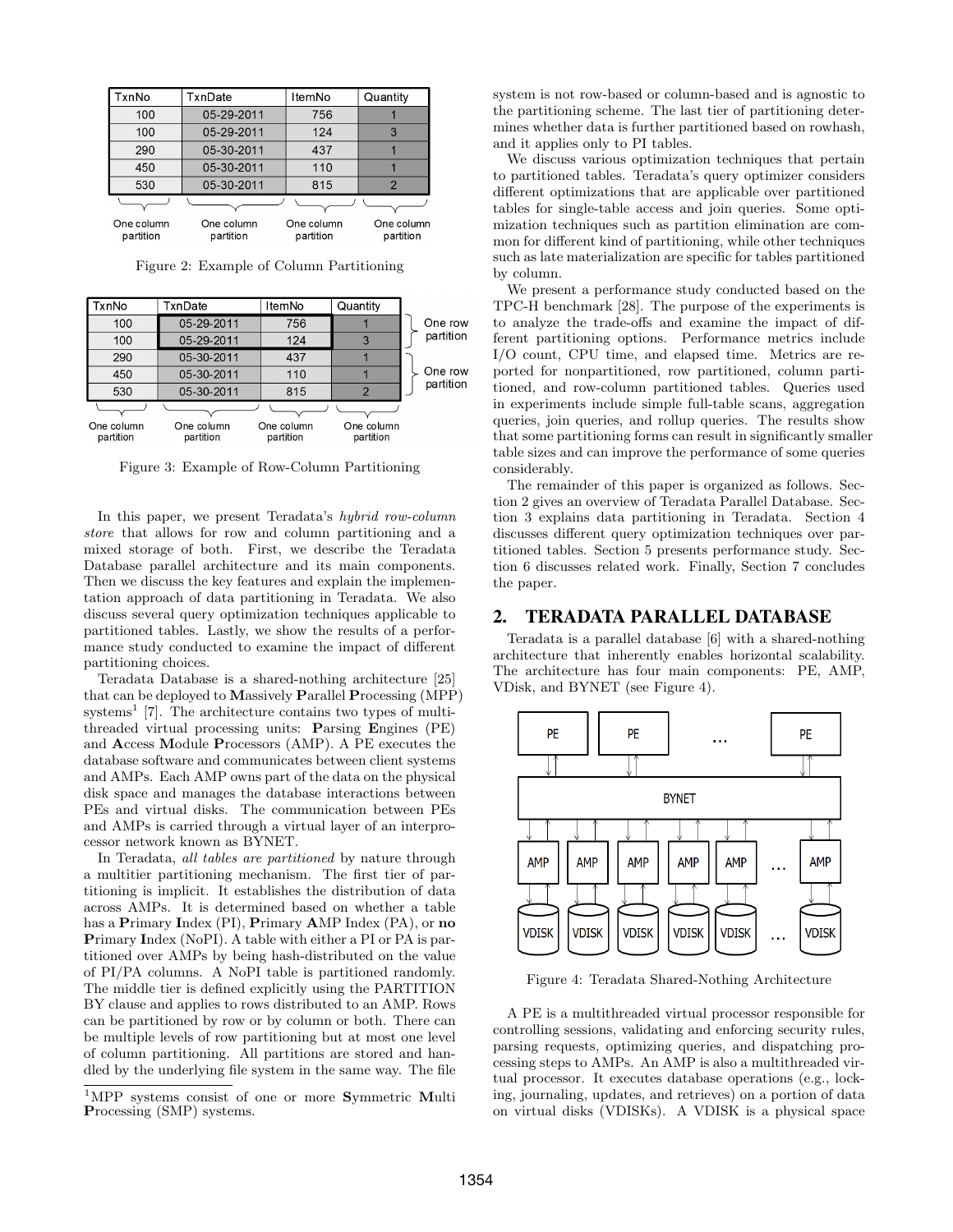of the storage allocated and assigned by the virtual storage subsystem to each AMP. The virtual storage subsystem automatically puts hot data on faster storage resources (including in memory) and cold data on slower storage resources. PEs and AMPs exchange messages via BYNET, which is a logical layer of communication. In multinode systems, BYNET communication across nodes is done by means of a physical network such as InfiBand or Ethernet. In a singlenode system, BYNET is just a virtual layer. BYNET implements bidirectional, multicast, and point-to-point communications between processes.

The building blocks of parallelism in Teradata Database are PE and AMP. A PE is the unit of parallelism at the session level. It handles multiple sessions that run concurrently within a node and across nodes. It consists of Syntaxer, Resolver, Security, Query Rewrite, Query Optimization, Steps Generation, and Dispatcher subsystems.

Syntaxer parses SQL text, builds a skeleton tree, and reports syntax errors. Resolver retrieves dictionary information, annotates the skeleton tree, and reports semantic errors. Security subsystem verifies access rights and performs requested access logging. Query Rewrite subsystem applies rewrite rules and generates semantically-equivalent queries. Query optimizer optimizes queries and parallelizes steps. Step Generation subsystem builds execution steps and sends steps to Dispatcher. The Dispatcher collects all messages of a request and dispatches steps to AMPs.

A PE does not access database storage directly. It receives requests from client applications, resolves and optimizes requests, and generates steps to execute requests. Then it dispatches steps to AMPs, receives response messages back from AMPs, processes response, and returns the final response to client system.

An AMP is the unit of parallelism for data processing and is not associated to a specific session. Its functions include accounting, journaling, locking, and data conversion.

An AMP is a collection of worker tasks, which are threads that process database requests. A worker task performs the actual work requested by a particular step such as sorting, aggregation, and joins. It picks up a request from a queue of requests according to their priorities, services the request, and then waits for another request to arrive from PEs. AMPs can be grouped to form AMP clusters which are vital for fault tolerances.

With PEs and AMPs, parallel processing takes place at different levels. A PE manages multiple sessions at the same  $time<sup>2</sup>$  A step is parallelized across all the AMPs with one worker task (i.e., thread) per AMP working concurrently on behalf of the query. Multiple steps with no inter-dependency are also parallelized. The system automatically manages the number of parallel steps that run concurrently for a query to avoid worker task exhaustion and concurrency conflicts.<sup>3</sup>

Parallel processing is driven by the database parallel-aware query optimizer. Query optimization in Teradata is rulebased and cost-based. Rule-based optimizations are normally in the form of query rewrites and are performed by the Query Rewrite subsystem [11]. Examples of query rewrites include projection pushdown, predicate pushdown, join elimination, outer-to-inner join conversion, set operation branch elimination, and view folding. Cost-based optimizations are

done by the Optimizer subsystem and involve cardinality estimation, selectivity estimation, indexes selection, derived statistics, and data redistribution and duplication. Examples of cost-based optimizations include single-table access path selection, join indexes planning, local vs. global aggregations, and single-AMP vs. all-AMP steps.

Teradata supports UDT, LOB, JSON, and Period data types. It also supports temporal query processing [4] and geospatial databases.

# 3. HYBRID DATA PARTITIONING

There are generally two forms of data partitioning. Row partitioning breaks up a table horizontally based on expressions defined on partitioning columns of interest. Column partitioning divides a table vertically by grouping one or more columns together. Teradata Database natively supports row and column partitioning and a hybrid of both.

# 3.1 Example

Figure 5 shows an example of how a table can be partitioned on an AMP in the context of the following simple aggregation query that calculates the average on column F in table T for rows that have the value of column B between 4 and 7.

```
SELECT avg(F)
FROM T
WHERE B between 4 and 7
```
There are different ways to access data to answer this query depending on partitioning of data:

- *•* With no partitioning (option 1), the whole table is accessed.
- *•* With row partitioning on column B (option 2), all columns of only 3 rows are accessed.
- *•* If the table is partitioned by column such that each column is in a separate column partition (option 3), then all rows of only 2 columns are accessed.
- With a mix of row and column partitioning (option 4), only 2 columns of only 3 rows need to be accessed to answer the query.

## 3.2 Rowid-based File System

Hybrid data partitioning in Teradata Database is achieved primarily by means of its file system, which is agnostic to the specifics of partitioning scheme. The file system is not row-based or column-based. It is *rowid*-based. A *rowid* is a fixed-length 16-byte key value that uniquely identifies a row (or part of a row) in a table. It is used by the file system to position to a specific row using an optimized 2-level B\* tree [8]. Rows (or parts of rows) are always maintained on AMP in the order of their *rowids*.

The *rowid* of a row is constructed when the row is inserted in a table. The generation and structure of the *rowid* depends on whether the table has a Primary Index (PI tables), Primary Amp Index (PA tables), or neither (NoPI tables).

For a PI table<sup>4</sup>, the *rowid* is generated based on hash value calculated on the primary index columns. It consists of 8-byte internal partition number, 4-byte row hash, and

 ${}^{2}$ Up to 128 sessions per PE.

<sup>3</sup>Default is 80 worker tasks per AMP.

<sup>4</sup>PI tables can be defined with a UPI (Unique Primary Index) or with a NUPI (Non-Unique Primary Index).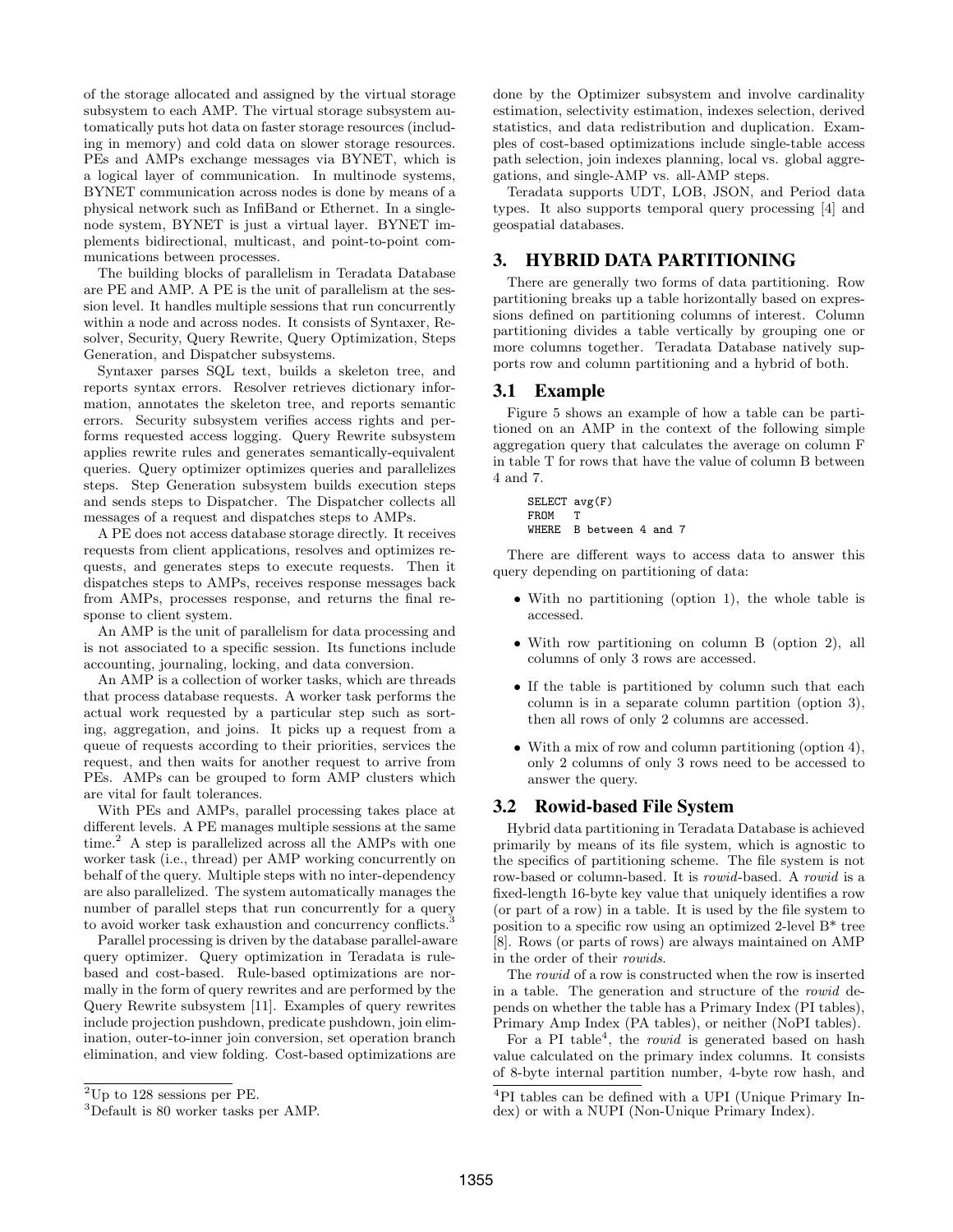

Figure 5: Partitioning Options in Teradata's Hybrid Store

4-byte uniqueness. The internal partition number may be compressed on disk to 0 bits if there is no actual partitioning on the table or to 16 bits for 2-byte partitioned tables. The high-order 20 bits of the row hash define the hash bucket. The hash bucket, in turn, determines the AMP to which the row is distributed. Within each internal partition and row hash, uniqueness is a sequence that starts at the value 1 and is incremented by 1 for each row added with the same partition number and row hash. Figure 6 illustrates the structure of *rowid* for PI tables.



Figure 6: *rowid* of PI Tables

For PA and NoPI tables, *rowid* also has 8-byte internal partition number. But unlike PI tables, there is no row hash. Therefore, the high-order 20 bits define the hash bucket and the uniqueness uses the remaining 44 bits. The hash bucket assigned to a row of a PA and NoPI table is chosen as the first hash bucket owned by the AMP that receives the row. That 44 bits allows for a total of  $\sim 17^{12}$  unique values. If the uniqueness is exhausted, the next hash bucket owned by the AMP can be used and the uniqueness is reset back to 1. Figure 7 illustrates the structure of *rowid* for PA and NoPI tables.



Figure 7: *rowid* of PA and NoPI Tables

Table 1 further illustrates the difference between PI, PA, and NoPI tables in terms of row distribution and ordering. Rows of PI and PA tables are hash-distributed to AMPs. Rows of NoPI tables are randomly distributed to AMPs. Once rows land on an AMP, they are always kept in the order of their *rowid*. Since the partition number is the first part of a *rowid*, rows that belong to the same partition are stored together. Within each partition, rows of a PI table are ordered by their row hash and rows of PA and NoPI tables are simply assigned the next available uniqueness and inserted in that order.

Table 1: Rows Distribution and Ordering

|                          | <b>Tables</b> | PA T <sub>a-</sub><br>bles | NoPI<br>Tables |
|--------------------------|---------------|----------------------------|----------------|
| Hash-distribution to AMP |               |                            |                |
| Row-hash Ordering on AMP |               |                            |                |

# 3.3 PARTITION BY Clause

Partitioning is effectively done at different levels. The distribution of rows to AMPs establishes the level 0 of partitioning and is implied from table definition. The middle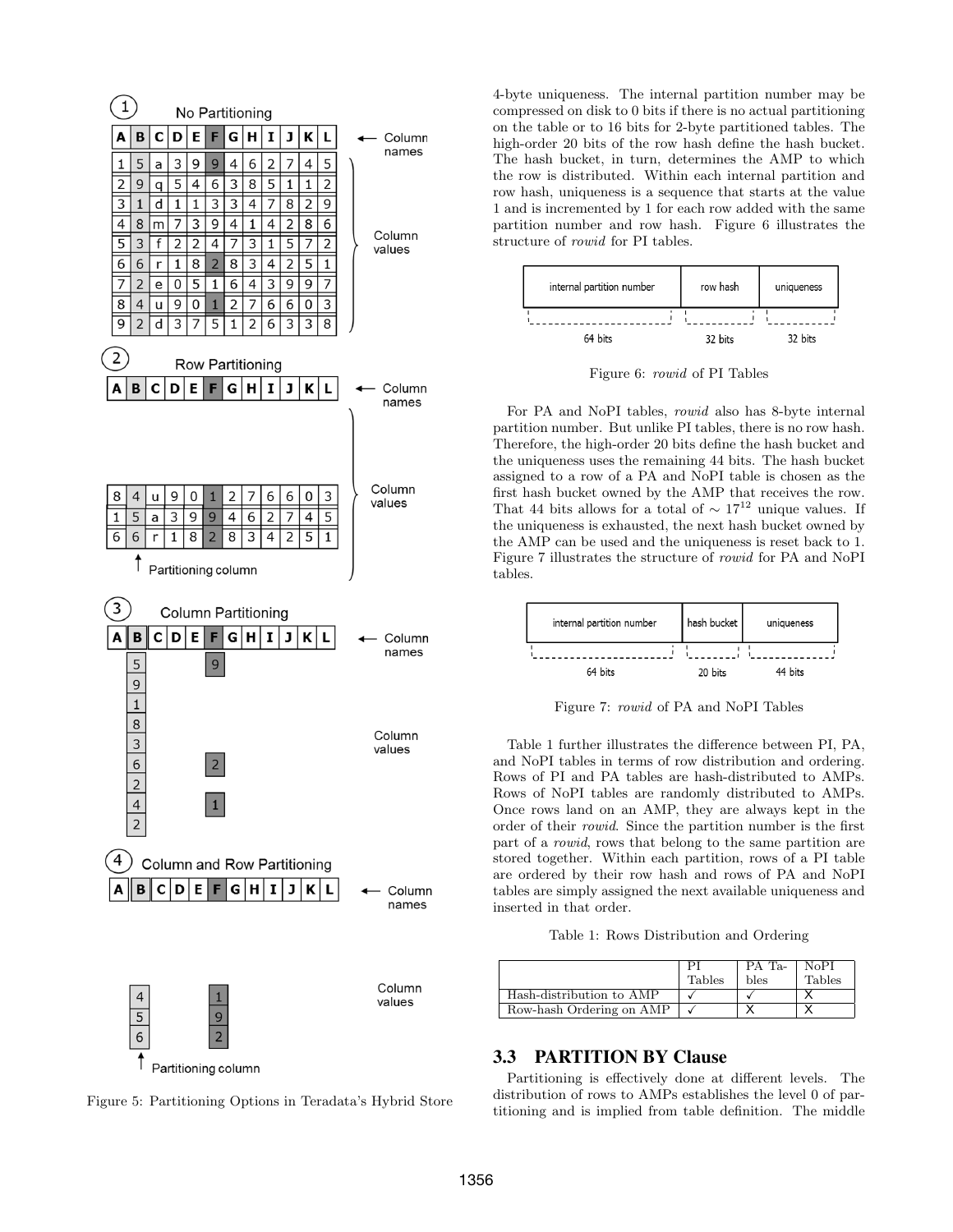level specifies additional levels (1 to *n*) of partitioning by row, column, or both. There can be multiple levels of row partitioning but only one level of column partitioning. The partitioning is the same for each AMP. There is an additional implied level of partitioning based on the row hash at the lowest level  $n + 1$ . This implicit partitioning applies only to PI tables.

The middle level partitions a table by row, column, or both explicitly using the PARTITION BY clause to specify levels 1 to *n* of partitioning. PARTITION BY clause has the following syntax, which can be used when a table is created or altered.



where 62 is the maximum number of additional partitioning expressions.

## 3.4 Partitioning Expressions

Row partitioning can be specified by RANGE N and/or CASE N expressions using the following syntax, respectively.

```
RANGE_N(test-value BETWEEN
        range [, range]...)
CASE_N(conditional-expr1,
       ...,
       conditional-exprn)
```
Conditions are evaluated left to right until a condition results in true, unknown, or all conditions have been evaluated. If the last evaluated condition is true, the partitioning expression function returns the number of the corresponding condition, with numbering starting at 1. For range expressions, ranges must be ascending and non-overlapping.

The following is an example of defining partitions using RANGE N that defines 84 partitions (1 to 84) based on month.

```
PARTITION BY(
              RANGE_N(
              order_date BETWEEN
              DATE '2014-01-01' AND
              DATE '2020-12-31'
              EACH INTERVAL '1' MONTH)
             \lambda
```
An example of defining partitions using CASE N is as follows. This example defines 6 partitions (1 to 6). The UNKNOWN partition is used assuming that the value of *v* can be NULL.

```
PARTITION BY(
              CASE_N(v<=0,v=1 ,
                      v=2 ,
                      v=3 ,
                      v>=4.
                      UNKNOWN)
             )
```
A partitioning expression may have multiple column references and a column may be referenced in multiple partitioning expressions. Nevertheless, in practice, partitioning expressions are normally more useful when they have a single reference to a column that is not referenced in the other partitioning expressions of the PARTITION BY clause.

A table is defined as column partitioned using the following syntax.

COLUMN [[NO] AUTO COMPRESS] [[ALL BUT] (column\_groupings)]

A column partitioned table can be defined with autocompression enabled or disabled. Without columns grouping, each column forms a separate column partition. For example, the following partitioning creates a column partitioned table with autocompression enabled and with each column in a separate column partition.

PARTITION BY( COLUMN )

The system offers the flexibility of altering tables to add, drop, or modify partitions.

## 3.5 Teradata Columnar

The column partitioning feature in Teradata Database is known as Teradata Columnar. This feature allows grouping columns of a table into disjoint sets of columns. Each column partition is assigned a partition number. A **c**olumn **p**artition (CP) can be single-column or multicolumn.

The physical format in which a CP is stored can be either COLUMN or ROW format. COLUMN format means CP values are packed in *containers*. In other words, each container stores a series of column partition values of a column partition. ROW format means each column partition value goes in its own *subrow*. A subrow is similar to a regular table row, but it is a subset of the columns in that row. The format of each CP can be specified when a CP table is created or altered. If the format is not specified explicitly, the system determines which format to use. The baseline assumption is that narrow CPs use COLUMN format and wide CPs use ROW format.

#### *3.5.1 Column Format*

Using COLUMN format, CP values from multiple logical rows (i.e., table rows) are packed together into a physical row. This format is particularly useful if many CP values can be packed into container. Values can be packed into container only if they have the same internal partition number and hash value (PI)/hash bucket (PA/NoPI).

COLUMN format enables row header compression and autocompression. With row header compression, it is possible to store one row header for a container instead of storing a row header for each CP value. Only the first CP value of a container row has a *rowid* stored in the row header. With autocompression, data is automatically compressed by the system as CP values (which can be multicolumn) are inserted into a container. Initially, CP values are appended without any autocompression until a container is full. Then the form of autocompression is determined for the container and the container is compressed. Compression is one of the powerful attributes of column partitioning to take advantage of [1]. Compression techniques implemented include null compression, run-length compression, value-list (dictionary) compression, and trim compression.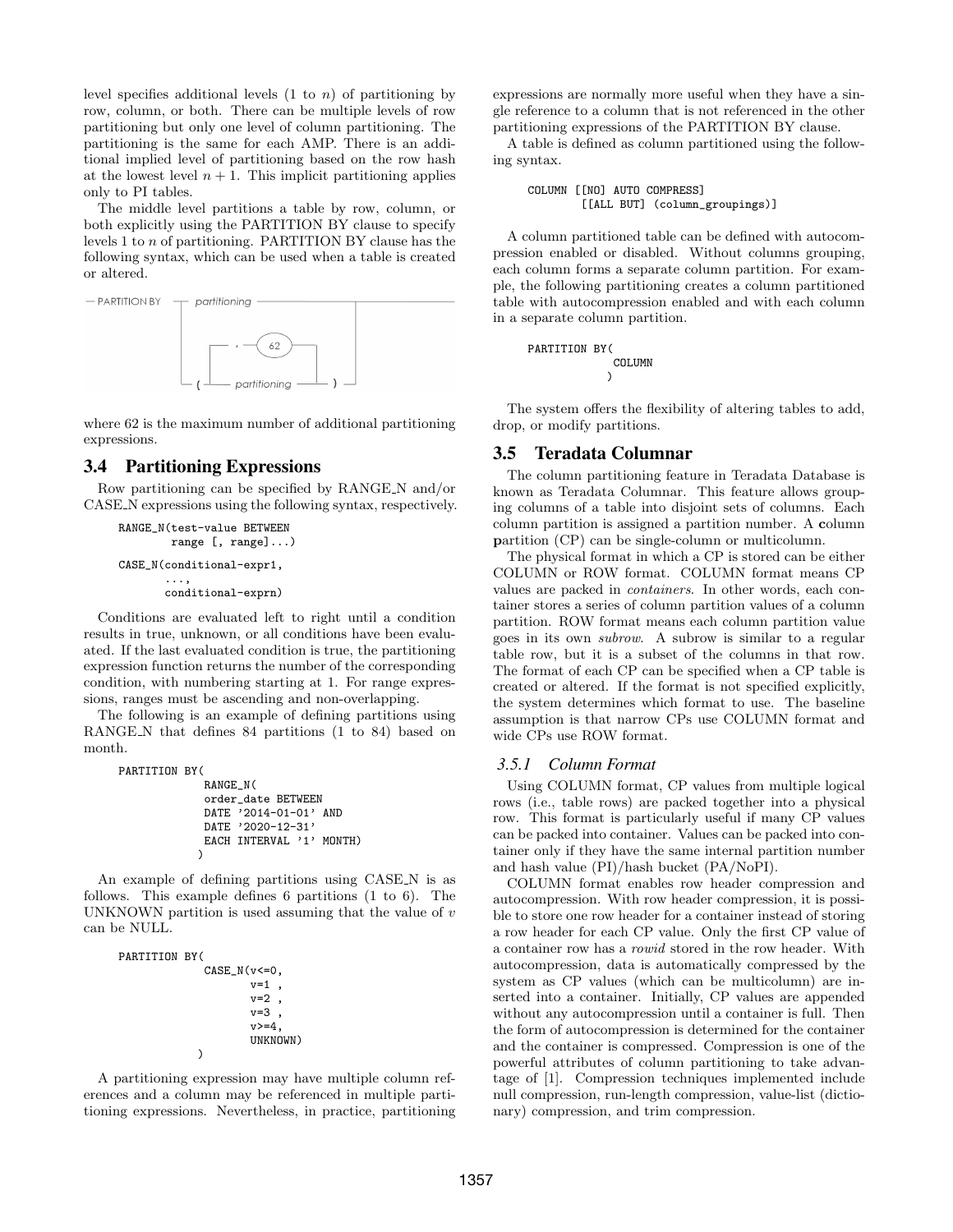#### *3.5.2 Row Format*

ROW format means that each CP value is stored into a physical row with regular row format. A series of subrows with increasing *rowid*s represent a CP. This format makes row header compression and autocompression ineffective. ROW format is usually preferable over COLUMN format for PI tables since only a few values can be packed into a container. For ROW format, each CP value has a *rowid* stored with it in the row header of a physical row containing the CP value. This provides direct *rowid* access to CP values.

## *3.5.3 CP with PI, PA, and NoPI*

A CP table can be defined with a PI, PA, or NoPI. For CP PI tables, one common scenario is to partition the table into two partitions. One partition is for frequently used (*hot*) columns and the other is for rarely used (*cold*) columns. A CP PI table may also be partitioned into three CPs in order to put columns referenced frequently in predicates in one CP, columns frequently used for projection in another CP, and other columns in a third CP. ROW format is appropriate for this kind of wide CPs.

CP PI tables provide most of the advantages of a traditional PI table (e.g., single-AMP access and local joins and aggregations) while it reduces the I/O for a wide range of queries. Autocompression is not effective in this case. There is also no row header compression for CP PI tables. In fact, there is row header expansion. If a CP PI table is partitioned into two partitions with ROW format, the number of row headers doubles. For wide rows, this overhead may be negligible. But as more CPs are added, the increase in row headers may become excessive, especially if PI values are roughly unique.

A CP with a PA is similar to PI tables in terms of row redistribution. Rows are distributed to AMPs based on hash value of PA columns. But once a row lands on an AMP, it is appended to a partition/hash bucket.

Both CP PI and CP PA tables can do a single-AMP access when the value of the PI/PA columns is specified. They can also be performant for aggregations queries with GROUP BY on PI/PA columns columns. They also allow for efficient join processing with dynamic hash join or product join when there is an equality join on PI/PA columns and the other table has the same PA/PI columns. If the other table does not have the same PA/PI columns, that table can be redistributed to AMPs instead of being duplicated on all AMPs.

A CP NoPI table does not have the aforementioned advantages of CP PA/PI tables. However, it provides faster data loading which can be further enhanced using blocklevel distribution. CP NoPI tables can also be useful when there is no good choice of a PI or PA column(s) in the table.

#### *3.5.4 Rowid for CP tables*

For CP tables, there is a logical and physical *rowid*. Logical *rowid* is a system-wide unique value that identifies and corresponds to a logical row (i.e., table row) in the CP table. Each CP value has the logical *rowid* of the corresponding logical row. The CP number in logical *rowid* is always 1.

The physical *rowid* is the actual *rowid* of the physical row stored in the file system. It is similar to the logical *rowid* except that it has the actual CP number. In other words, in order to position to a specific CP value, physical *rowid* can

be derived from its logical counterpart by modifying the CP number in a logical *rowid* to be the actual CP number of that CP value.

## 3.6 Multilevel Partitioning

A table can be defined with multilevel partitioning. At any given partitioning level, the corresponding partitioning expression determines the partition number and defines how data is partitioned at that level. The subsequent partitioning expression defines how each of these partitions is subpartitioned.

The following is an example of multilevel table defined with column partitioning at the first level and row partitioning using RANGE N at the second level.

```
CREATE TABLE Sales(TxnNo INTEGER,<br>TxnDate DATE,
                     TxnDate
                     ItemNo INTEGER,
                     Quantity INTEGER)
NO PRIMARY INDEX,
PARTITION BY(
COLUMN,
RANGE_N(TxnDate BETWEEN
        DATE '2011-01-01' AND DATE '2011-12-31'
        EACH INTERVAL '1' DAY))
```
To add a new level of partitioning *n*, the following property must be preserved.

$$
\prod_{i=1}^{n} d_i < (2^{63} - 1)
$$

where  $d_i$  is the number of partitions defined at level *i*.  $2^{63}$ is maximum number of partitions that can be represented using 8-byte internal partition number. If the product of the number of partitions at all levels is less than 2<sup>16</sup>, the *rowid* of the partitioned table can be compressed to use 2 bytes for the internal partition number.

Multilevel partitioning has a direct impact on query performance because it typically defines a large number of partitions. If there is a large number of small *nonempty* partitions per AMP, the performance may be degraded. The order of partitioning levels is also influential. Hence, it is generally better to put a partitioning level that is more likely to get partition elimination for queries at a higher level.

Multilevel partitioning can also result in overpartitioning, which can have a negative impact on performance. Overpartitioning occurs in the presence of fine granularity in partitioning expressions. This can result in a very large number of partitions that have a small number of data blocks per AMP. For queries with coarse granularity conditions on the partitioning columns, full-table scan may be more performant over partitioning in this case.

## 3.7 Combined Partition Number

It is irrelevant for the file system whether a table has single level, multilevel, row, column, or hybrid partitioning. All the file system deals with as far as partitioning is concerned is the partition number in the *rowid* of a row. This number is referred to as the *combined* **p**artition **n**umber (**CPN**) due to the fact that it can represent a partition *with any format* and *at any level*. The main property of CPN is that if rows are maintained in the order of CPN, it would be the same order resulting from ordering on the value of the first partitioning expression, then on the value of second partitioning expression, etc.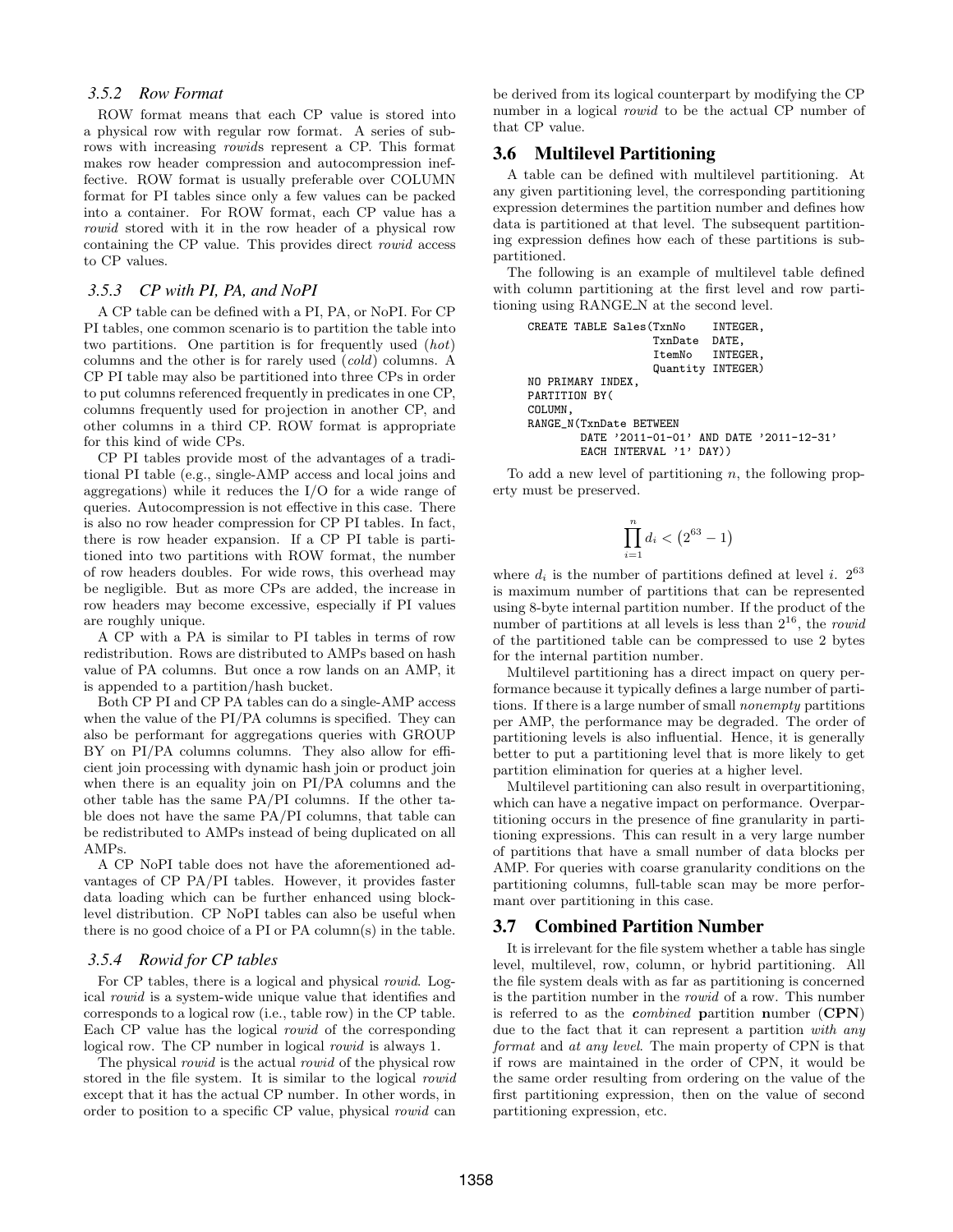

Figure 8: An Illustration of Combined Partition Number

The CPN of partition *p* at level *n* is calculated as follows:

$$
\left(\sum_{i=1}^{n-1} \left( (p_i - 1) \times \prod_{j=i+1}^n d_j \right) \right) + p_n
$$

where  $p_i$  is the number assigned to the partition at level  $i$ and *d<sup>i</sup>* is the number of partitions defined at level *i*.

Consider an example with 2 partitions for the first level, 3 partitions for the second level, and 4 partitions for the third level. The CPN of partition (2,3,1) highlighted in Figure 8 is calculated as  $(1 \times 12) + (2 \times 4) + 1 = 21$ .

As mentioned above in Section 3.2, rows are stored in the order of *rowid*. Since the internal partition number comes first in a *rowid* (recall Figure 6 and Figure 7), all physical rows within the same combined partition are stored together in the same or adjacent data blocks.

An empty combined partition is not assigned any data blocks and it takes no space in the system. However, it may be required to access and read one data block to determine that a partition does not actually have any rows.

## 4. QUERY OPTIMIZATION

Data partitioning gives the opportunity for partition-based optimizations. In this section, we discuss optimization techniques implemented in Teradata's query optimizer. Some optimizations are applicable to any form of partitioning while others pertain specifically to either row or column partitioning.

The basic optimization over partitioned tables is **S**tatic **P**artition **E**limination (SPE), which is widely implemented in database systems [13, 18, 20]. It determines the set of partitions that need to be accessed in order to answer a specific query with the smallest overall cost. SPE applies to row and column partitioning. For row partitions, SPE is based on a single-point, range, or in-list conditions specified on the partitioning column(s). For column partitions, it is based on columns referenced in query. SPE is applied to each level independently and the result is combined into a single partition elimination list to further reduce the size of data that need to be scanned. For an index access that uses a secondary index, SPE can be applied to *rowids* of the index rows if there are equality, range, or in-list conditions on the partitioning columns. SPE can also be useful for other DML operations such as deletes by enabling full partition deletes.

# 4.1 Optimizations for Row-level Partitioning

This section presents optimization techniques that are applicable to row partitions.

#### *4.1.1 Dynamic Partition Elimination*

If the range or list of values that defines the partitions of interest are not explicitly specified, but can be indirectly

implied via a join condition with another table, Dynamic Partition Elimination (DPE) is considered. DPE is an optimization technique that determines the relevant partition(s) to join at run time when value of the join column(s) in the other table is known.

#### *4.1.2 Partition-aware Merge Join*

If the primary index column(s) is not the same or is not part of the row partitioning column(s), rows with same PI values can be scattered across multiple partitions. Even though rows within each partition are ordered by hash of the PI, traditional merge join with the PI of such rowpartitioned table would require the table to be materialized first so that the rows can be in one sorted order of the PI hash. To address this cases, Teradata supports partitioningaware flavors of merge join.

- *• Sliding-window merge join:* This variation does not require the extra spooling and sorting. Sliding-window merge join manages the join with multiple partitions at a time. A partitioned read that allocates one file context per partition is used to read across the multiple partitions so that join processing returns rows in one sorted order of the PI hash. An additional pass of sliding-window join is done if the number of partitions to join with exceeds the maximum number of file contexts. While sliding-window joins can be done (with SPE or DPE) in one or very few passes and can be effective with a small number of partitions, they may not be favorable when there is a large number of small combined partitions.
- *• Rowkey-based merge join:* Teradata's optimizer also supports another partition-to-partition flavor of merge join referred to as *rowkey-based merge join*. This technique is applicable when there is equality binding conditions on PI and partitioning columns of two rowpartitioned tables that have the same PI and partitioning expression(s). Rowkey refers to the internal partition number and the rowhash part of a *rowid*. Rowkey-based merge join can still be used if one of the tables is not bound on PI and partitioning columns. In this case, that table is spooled and sorted into a partitioned spool based on the PI and partitioning expression of the other table.

#### 4.2 Optimizations for Column-level Partitioning

In this section, we discuss optimization techniques on CP tables.

#### *4.2.1 Late Materialization*

This optimization technique is inherent in Teradata Columnar implementation. A column value is not materialized until it is needed.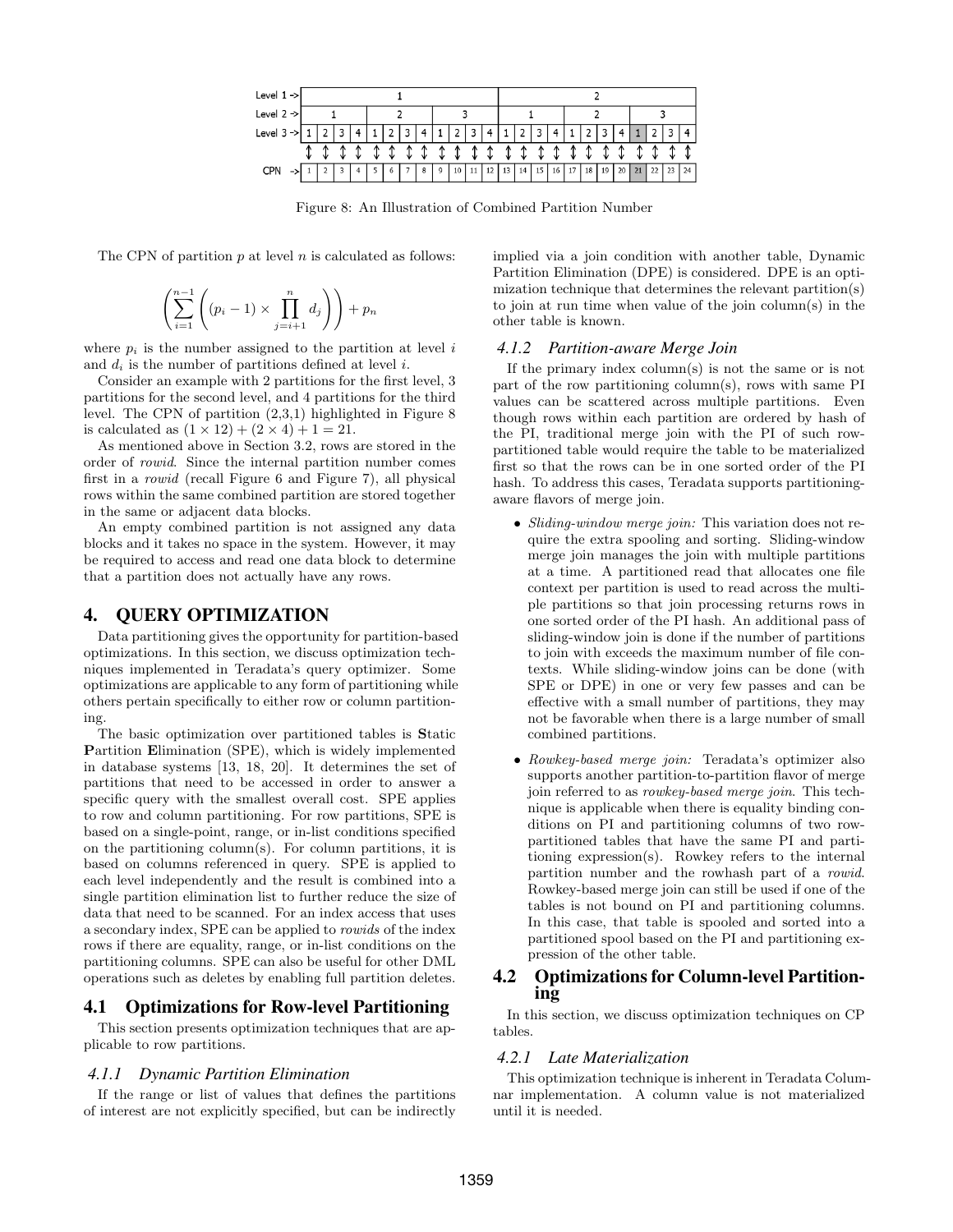Consider the following simple query:

```
SELECT Col1, Col2
FROM CPTbl<br>WHERE Col3
        Co13 > 20 and Co14 = 10
```
Let's say the two predicates are evaluated in the order they are specified in and assume the CPTbl is read using the equivalence of a full-table read. First, the CP containing Col3 is scanned for the first column value that qualifies the predicate "Col3 *>* 20". A logical *rowid* is computed based on position of the qualified value. Col4 of the qualified logical row is then read to evaluate the predicate "Col $4 = 10$ ". This means Col4 values of those rows that do not satisfy "Col3 *>* 20" are not read. Similarly, only those Col1 values and Col2 values that correspond to the rows that satisfy both predicates are read.

#### *4.2.2 Predicate Ordering*

When there are multiple predicates involving multiple CP, the optimizer uses a *one-lookahead* algorithm to find a predicates evaluation order that yield the smallest CPU + IO. The CPU cost of a predicate CP depends on the complexity of the associated predicate while the IO cost depends on column size and compression ratio. Both depend on selectivity of the previous predicate CP which determines the number of values to read in a subsequent CP.

#### *4.2.3 Single-table Access Path*

Optimizer supports different *access methods*. One example is scanning each predicate CP independently to produce a bitmap of the qualified rows and then construct the conjunction or disjunction of the multiple bitmaps. The final bitmap serves as an index to the qualified rows.

#### *4.2.4 CP Joins*

A logical join step involving a CP table can be decomposed into semantically-equivalent multiple physical join steps. We explain the CP join technique using the following table definitions and example query.

Table *cpt1* is a CP table with single column partitioning (i.e., each column is in a column partition), specified with PARTITION BY COLUMN.

```
CREATE TABLE cpt1(a1 INTEGER,
                   b1 INTEGER,
                   c1 INTEGER,
                  d1 INTEGER,
                   e1 INTEGER)
NO PRIMARY INDEX
PARTITION BY COLUMN
```
Table *t2* is a regular table with a primary index on *a2* and a secondary index on *c2*. Rows in *t2* are distributed to different AMPs based on *a2* values (unlike *cpt1*, whose rows are distributed randomly). The secondary index on *c2* defines an access path to the base table.

```
CREATE SET TABLE t2(a2 INTEGER,
                     b2 INTEGER,
                     c2 INTEGER,
                     d2 INTEGER,
                     e2 INTEGER)
PRIMARY INDEX (a2),
INDEX (c2)
```
The following example query projects all columns with a join condition on *c1* from *cpt1* and *c2* from *t2* :

SELECT \*  $cpt, t2$ WHERE c1=c2:

The above query can be executed with one of the following methods:

*•* **1-Step CP Join:** The baseline is to join *cpt1* and *t2* in *one* step. Because the join condition is not on primary index, in preparation of the join step, one table must be duplicated to all AMPs or both tables need to be redistributed based on the hash of the join column. Assuming both table are redistributed, the join plan looks as show in Figure 9. All columns are spooled from *cpt1* and *t2* into *spool1* and *spool2*, respectively.<sup>5</sup> Then both spools are redistributed by the hash code of the join column and joined with a join condition of " $c1 = c2$ ".



Figure 9: 1-Step Join

- *•* **2-Step CP Join:** The downside of the 1-step CP join is in the cost of spooling and redistributing *all* column partitions (for columns *a1*, *b1*, *c1*, *d1*, and *e1* ) from the CP table, although only one column partition (for column *c1* ) need to be consumed in the join step. This cost becomes more significant as the number and size of column partitions increase. This overhead can be avoided by breaking down the join step into *two* steps as illustrated in Figure 10. Initially, only CPs containing join columns are spooled from *cpt1* into *spool1*. In the first join step, *spool1* and *spool2* are joined with a join condition of " $c1=c2$ " producing a rowid *spool3* that contains the *rowid* of qualifying rows from *cpt1*. Then in the second join step, the rowid *spool3* is joined back to the remaining four column partitions directly from the CP table using a rowid join.<sup>6</sup>
- *•* **3-Step CP Join:** The first join step of the 2-step CP join can be decomposed further into two join steps resulting in a sequence of *three* join steps as shown in Figure 11. Table *t2* has an index on *c2*. In Teradata, this index is physically stored as an *index subtable* that contains the index value along with corresponding *rowids*. With 3-step CP join, the first join step is to join *spool1* to the index subtable with a join condition of "c1=c2". In Teradata terminology, this join method is referred to as *nested join*. The outcome of the nested join is a rowid *spool2*. The second join step joins *spool2* back to *t1* to retrieve qualifying rows in their entirety using

<sup>6</sup>The rowid join uses the *rowid* from the spool to locate matching row from the base table directly in the file system.

<sup>5</sup>Spools are intermediate/buffer tables.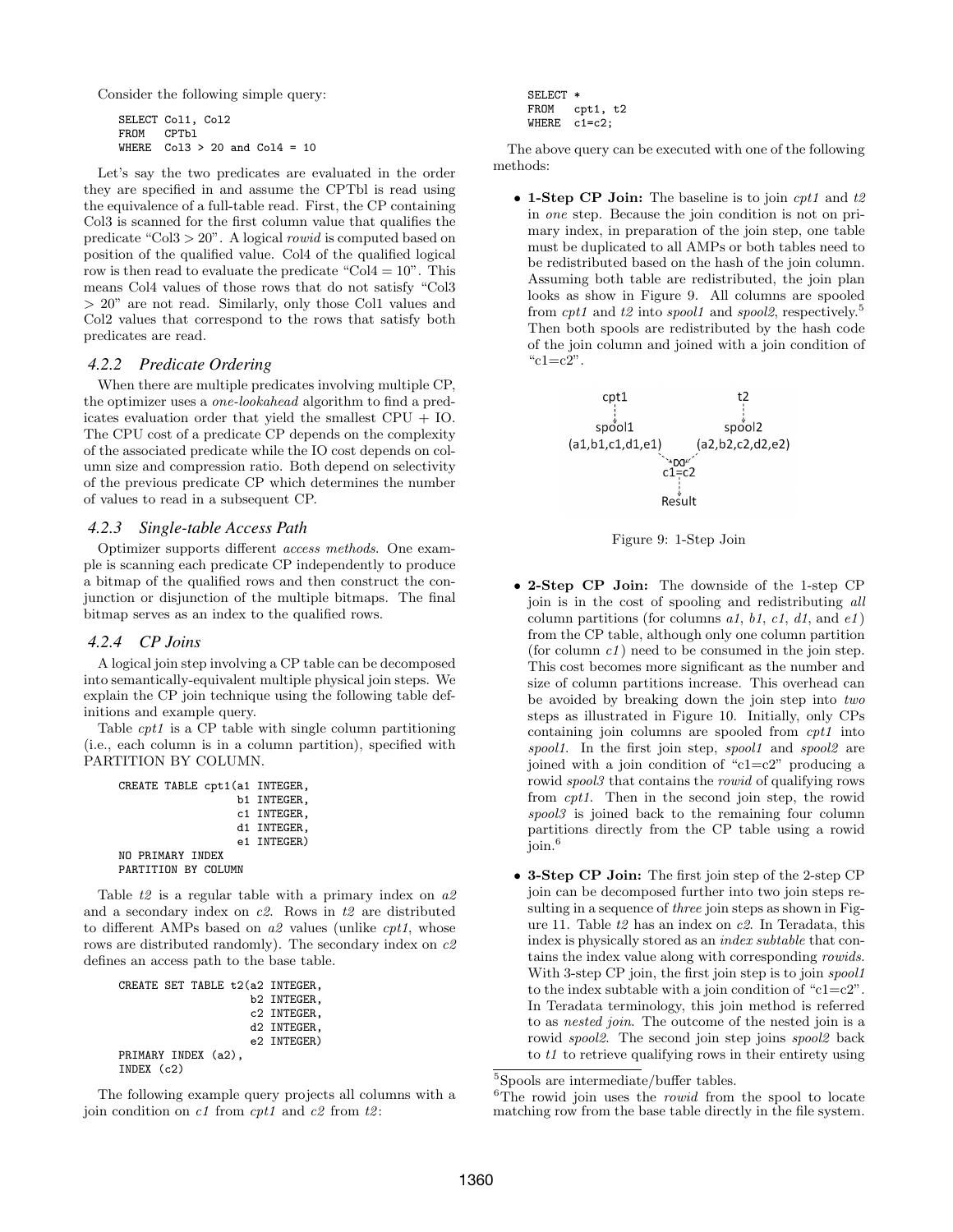

Figure 10: 2-Step Join

a rowid join. The outcome of this rowid join is yet another rowid *spool3*. The third join step joins *spool3* back to the rest of column partitions from the CP base table using a rowid join.



Figure 11: 3-Step Join

## 5. EXPERIMENTS

This section presents a performance study on partitioned tables. The main purpose of the experiments is to observe the impact of different column options. The performance impact of different optimization techniques such as DPE and CP joins is an interesting point to examine but it is beyond the scope of this paper.

#### 5.1 Experiments Setup

We ran experiments on Teradata 6650 Enterprise Data Warehouse (EDW) platform. The system has  $3 \text{ nodes } (+1)$ standby) and each node has 42 AMPs. We used the TPC-H benchmark [28] database of 1 TB size. Experiments were executed against Orders and Lineitems tables using five different variations of table design as shown in Table 2.

Experiments results are reported for I/O counts, CPU time, and elapsed times. The values of these metrics were captured by Terdata's DBQL (DataBase Query Log). I/O count is the total logical I/O. CPU time is the total (i.e.,

Table 2: Design of Tables Used in Experiments

| РI               | Regular PI table with no partitioning             |  |  |
|------------------|---------------------------------------------------|--|--|
| <b>RPPI</b>      | Partitioned primary index table with 84           |  |  |
|                  | monthly row partitions                            |  |  |
| CP               | NoPI Single-column CP table with COLUMN           |  |  |
|                  | format and autocompression                        |  |  |
| <b>CRP</b>       | Multilevel partitioned table with column par-     |  |  |
|                  | titioning at the first level and row partitioning |  |  |
|                  | (by month) at the second level                    |  |  |
| $R\overline{CP}$ | Multilevel partitioned table with row parti-      |  |  |
|                  | tioning (by month) at the first level and col-    |  |  |
|                  | umn partitioning at the second level              |  |  |

sum) CPU time of all AMPs and is measured in seconds. Elapsed time is the duration between the start time of a query and its first response time and is also measured in seconds.

## 5.2 Experiments Results

#### *5.2.1 Table Size*

Figures 12 and 13 show the total size of Lineitems and Orders tables, respectively. Results show that column partitioned tables (with and without row partitioning) are about 50% smaller in size on average. This result is attributed to autocompression and row header compression that help reduce the space required to store the data.

The small additional reduction in the size of CRP and RCP tables is because row partitioning sorts and stores data based on the date column of Lineitems and Orders tables, which makes that column benefits from run-length compression. Run-length is a compression technique that compresses the same values that appear consecutively in a CP container. It is most effective for CP tables if CP values are ordered by the column(s) of the CP.

The size of RPPI tables is somewhat larger than the size of PI tables. This is because the row header of RPPI tables has extra bytes to store internal partition number. Since PI tables are not partitioned, the internal partition number in row header is compressed to 0 bytes.



Figure 12: Size of Lineitems Table

#### *5.2.2 Full-Table Scan*

This test uses a simple query that retrieves all the rows of all columns of the Lineitems. Table 3 shows the result of this experiment. While CP tables have smaller I/O count, they have significantly larger CPU time (and elapsed time accordingly). The additional CPU consumption comes from the process of bringing all CPs together to reconstruct each row in the result set.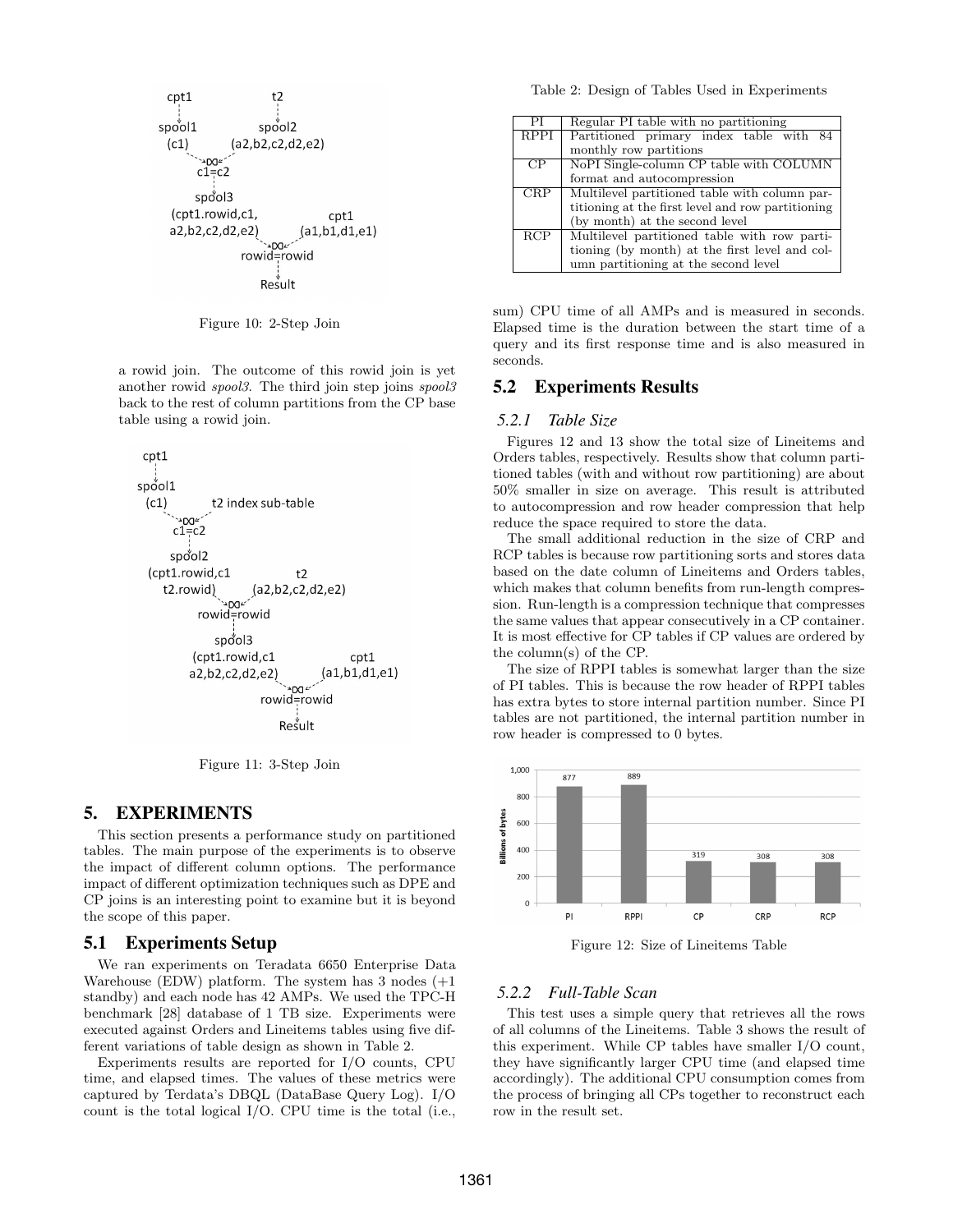

Figure 13: Size of Orders Table

This test suggests that these kind of queries are not suited to column partitioning because there is no CP elimination. This is particularly true on CPU-bound systems. On an I/O-bound system, however, the decreased I/O may be beneficial to reduce the overall elapsed time.

Table 3: Full-Table Scan Comparison

| Table       | $\overline{I/O}$ Count | CPU Time | Elapsed Time |
|-------------|------------------------|----------|--------------|
| PI          | 32,771,499             | 26,417   | 562          |
| <b>RPPI</b> | 32,957,752             | 26,476   | 558          |
| CP          | 24, 205, 741           | 46,736   | 812          |
| CRP         | 24,082,499             | 46,574   | 856          |
| RCP         | 24,494,340             | 45,718   | 844          |

## *5.2.3 Aggregation*

In this experiment, we ran an aggregation query on the Lineitems table with 2 GROUP BY columns. The query has three variations. In the first variation, only 3 of the 16 columns in the table are accessed. In the second variation, 9 columns are accessed. In the third variation, 15 columns are accessed.

Figure 14 shows elapsed time. Results show that for PI and RPPI tables, the elapsed time is nearly the same regardless the number of columns accessed. This is expected because with these table formats, the whole row is always accessed. For CP, CRP, and RCP tables, however, there is longer elapsed time as more columns are accessed.



Figure 14: Elapsed Time for Aggregation

Tables 4, 5, and 6 list the breakdown of performance metric for all variations of the aggregation query.

#### *5.2.4 Joins*

In this test, the Orders and Lineitems tables are joined on the PI column of the PI and RPPI tables. Results in Figure



Figure 15: Elapsed Time for Join

Table 4: First Variation of Aggregation Query

| Table       | $I/O$ Count | <b>CPU</b> Time | <b>Elapsed Time</b> |
|-------------|-------------|-----------------|---------------------|
| PI          | 13,578,067  | 2,597           | 111                 |
| <b>RPPI</b> | 13,764,320  | 2,629           | 113                 |
| CP          | 173,833     | 5,941           | 86                  |
| CRP         | 180,117     | 5,900           | 86                  |
| RCP         | 250,996     | 5,953           | 86                  |

15 demonstrate that this kind of query performs better on tables with a PI. Since the CP tables in the experiments are NoPI tables, they are not suitable for this query. Adding a PI/PA on the join column can help CP tables perform better in this case.

Tables 7 show the breakdown of performance metrics for join query.

One interesting observation is that the I/O count is about the same for PI table as well as for CP, CRP, and RCP tables, whereas the CPU is almost 4 times higher for the CP tables. The overhead in CPU time is due to row redistribution and sorting required on NoPI tables prior to perform joins.

The high I/O count for the RPPI case is due to the presence of too many row partitions that does not honor slidingwindow merge join directly between the Orders and Items tables. In this case, both tables are spooled, the spools sorted on the join columns, and a merge join is done between the spools.

#### *5.2.5 Rollup Operation*

This experiment runs a complex rollup query against the Lineitems table. The query includes many functions in the SELECT clause, such as KURTOSIS and SKEW functions. The query is executed with 4 different variations. First variation "Few columns, all rows" references 4 columns and all rows qualify. Second variation "Few columns, 1 month" is similar to the first one but only one month out of 7 years of data is requested. The third variation "Many columns, all rows" accesses 14 out of the 16 columns in the table with all rows qualify. The last variation "Many columns, 1 month" is similar to the third one but only one month of out of 7 years of data is requested.

Table 8 understandably shows that with only 4 columns accessed, CP, CRP, and RCP tables overall perform better than PI and RPPI tables. As concluded in full-table scan comparison, PI and RPPI tables incur the overhead of reading all the columns even if they are not used in the query.

Table 9 shows that query that references few columns for one month runs significantly faster with CRP and RCP tables because of column and row partition eliminations.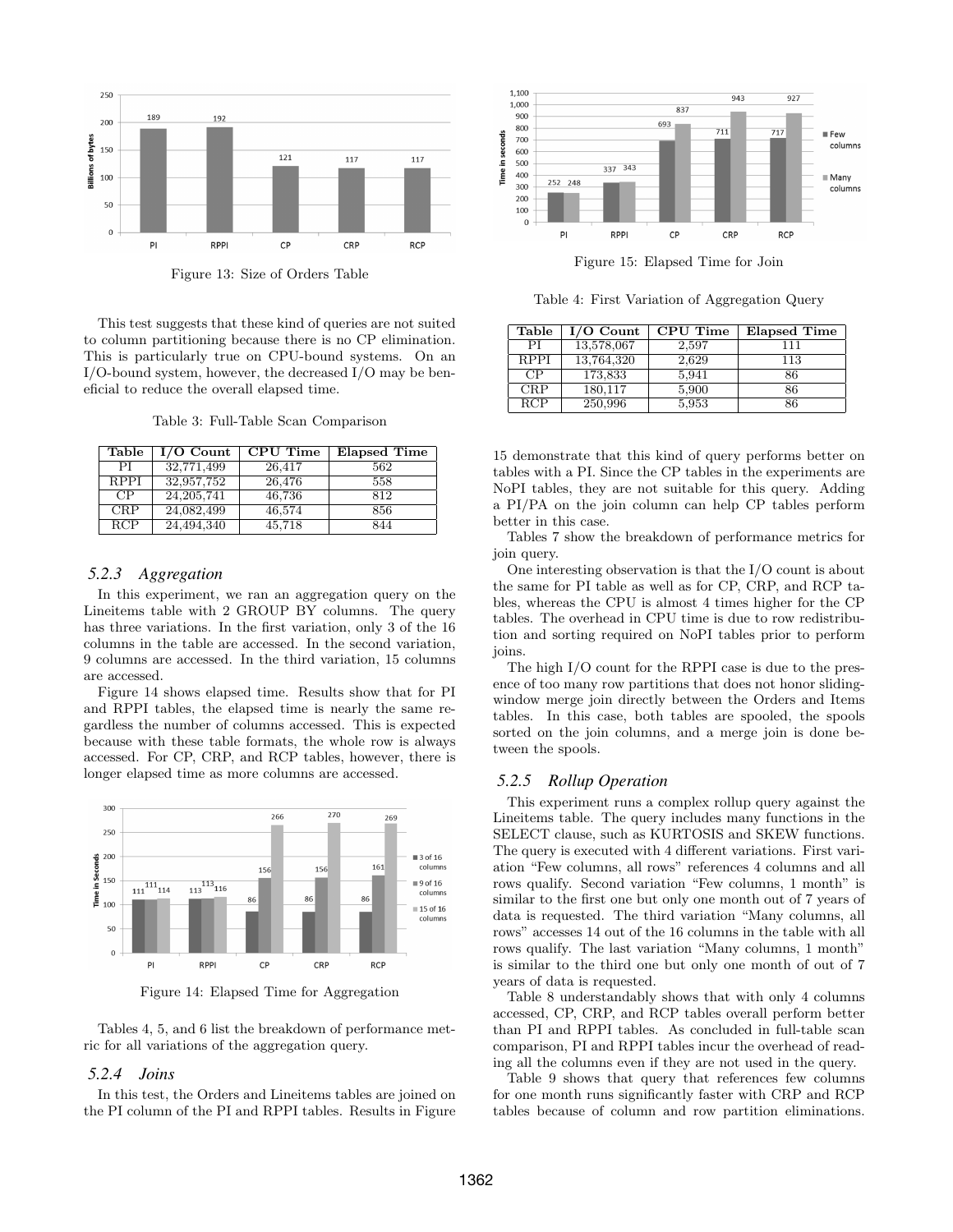| Table       | $I/O$ Count | CPU Time | <b>Elapsed Time</b> |
|-------------|-------------|----------|---------------------|
| PІ          | 13,578,067  | 2.787    | 111                 |
| <b>RPPI</b> | 13,764,320  | 2.827    | 113                 |
| CP          | 1,388,846   | 10,679   | 156                 |
| <b>CRP</b>  | 1,632,828   | 10,560   | 156                 |
| RCP         | 1,858,108   | 10.143   | 161                 |

Table 6: Third Variation of Aggregation Query

| Table       | $I/O$ Count | CPU Time | <b>Elapsed Time</b> |
|-------------|-------------|----------|---------------------|
| PI          | 13,578,067  | 5,096    | 114                 |
| <b>RPPI</b> | 13,764,320  | 5,116    | 116                 |
| CP          | 2,697,405   | 18,491   | 266                 |
| CRP         | 2,541,000   | 18,458   | 270                 |
| RCP         | 2,924,652   | 18,465   | 269                 |

RPPI table also runs fast due to row partition elimination.

Results of the other two variations of the rollup query in Table 10 and Table 11 can be explained similarly. In all these variations, the increase in CPU time for CP tables is due to the overhead of reconstructing table row in the result set.

## 6. RELATED WORK

All major database proprietary support row partitioning, including IBM DB2 [13], Microsoft SQL Server [18], and Oracle [20]. Some other commercial systems offer columnoriented solutions [2]. Sybase IQ [27] is one of the first commercially available columnar relational database management systems. Vertica [16] is an MPP analytical database engine with columnar storage features. It is the commercialization of the C-Store project [26]. SAP HANA [10] is an inmemory database that is particularly optimized for columnbased storage. Infobright [14] is yet another database system with columnar architecture, which comes with advanced compression capabilities in its Brighthouse [24] data warehousing analytical platform. Some open-source database systems like Druid [9] and MonetDB [19] are even built as column-store platforms. PostgreSQL [22] also has columnar store extension. While some of the aforementioned systems have a mix of row and column solutions (e.g., SAP HANA), Teradata extends a native and unique spectrum for data partitioning starting with traditional row-partitioned tables from one end to a true columnar database on the other end.

A great deal and long history of work on query optimization that pertains to row-partitioned tables have been proposed and presented. In a recent work from academia, Herodotou et al. in [12] introduced partition-aware multiway join techniques over partitioned tables. The proposed algorithms were implemented in the query optimizer of PostgreSQL as a proof of concept. The recent work from industry in [5] introduced an algebraic representation of partitioned tables and operations applicable to them, which can be used for SPE and DPE in a unified framework. Main optimization techniques discussed in [5] address multilevel partitioning and they are primarily based on the DPE paradigm. While Teradata employs some of the optimization techniques discussed in [12] and [5] like SPE and DPE, it has some distinctive partitioning-based optimizations such as multistep CP joins.

Table 7: Join Query

| Table       | $I/O$ Count | <b>CPU</b> Time | <b>Elapsed Time</b> |
|-------------|-------------|-----------------|---------------------|
| PL          | 25,709,671  | 8,804           | 252                 |
| <b>RPPI</b> | 39,411,626  | 15,900          | 337                 |
| CP          | 24,419,299  | 35,757          | 693                 |
| CRP         | 25,147,819  | 37,440          | 711                 |
| <b>RCP</b>  | 25,341,401  | 37,457          | 717                 |

Table 8: Rollup Query with Few Columns and All Rows

| Table           | $I/O$ Count | <b>CPU</b> Time | <b>Elapsed Time</b> |
|-----------------|-------------|-----------------|---------------------|
| PI              | 13,578,001  | 1.141           | 111                 |
| <b>RPPI</b>     | 13,764,254  | 1.153           | 113                 |
| $\overline{CP}$ | 1,371,560   | 2,890           | 42                  |
| CRP             | 754,132     | 2,858           | 42                  |
| RCP             | 876,867     | 2.775           | 42                  |

# 7. CONCLUSIONS & FUTURE WORK

In this paper, we introduced a unique hybrid row-column store solution implemented in the Teradata Parallel Database. We explained how hybrid partitioning is achieved seamlessly using the underlying file system. We discussed various optimization techniques that takes advantage of different partitioning alternatives. Finally, we presented the result of a performance study the shows the impact of different partitioning options.

Part of our plan for future work is to examine other performance attributes of different partitioning combinations. This includes deeper study on tables with PA and CP tables with ROW format. We also plan to enhance SPE, DPE, and CP joins with new optimizations. Another avenue for future work is designer tools for picking the best partitioning for tables used in a workload, which is an important issue for physical database design [3, 17] that becomes even more challenging in shared-nothing architecture [21, 23, 30].

## 8. ACKNOWLEDGMENTS

We thank Ramesh Bhashyam, Steve Cohen, Sanjay Nair, Donald Pederson, Ranjan Priyadarshi, and all members of Teradata Labs who worked on column-row store feature for their contributions.

## 9. REFERENCES

- [1] D. Abadi, S. Madden, and M. Ferreira. Integrating Compression and Execution in Column-oriented Database Systems. In *Proceedings of the 2006 ACM SIGMOD International Conference on Management of Data*, SIGMOD '06, pages 671–682, 2006.
- [2] D. J. Abadi, P. A. Boncz, and S. Harizopoulos. Column-oriented Database Systems. *Proc. VLDB Endow.*, 2(2):1664–1665, Aug. 2009.
- [3] S. Agrawal, V. Narasayya, and B. Yang. Integrating Vertical and Horizontal Partitioning into Automated Physical Database Design. In *Proceedings of the 2004 ACM SIGMOD International Conference on Management of Data*, SIGMOD '04, pages 359–370. ACM, 2004.
- [4] M. Al-Kateb, A. Ghazal, A. Crolotte, R. Bhashyam, J. Chimanchode, and S. P. Pakala. Temporal Query Processing in Teradata. In *Proceedings of the 16th International Conference on Extending Database Technology*, EDBT '13, pages 573–578. ACM, 2013.